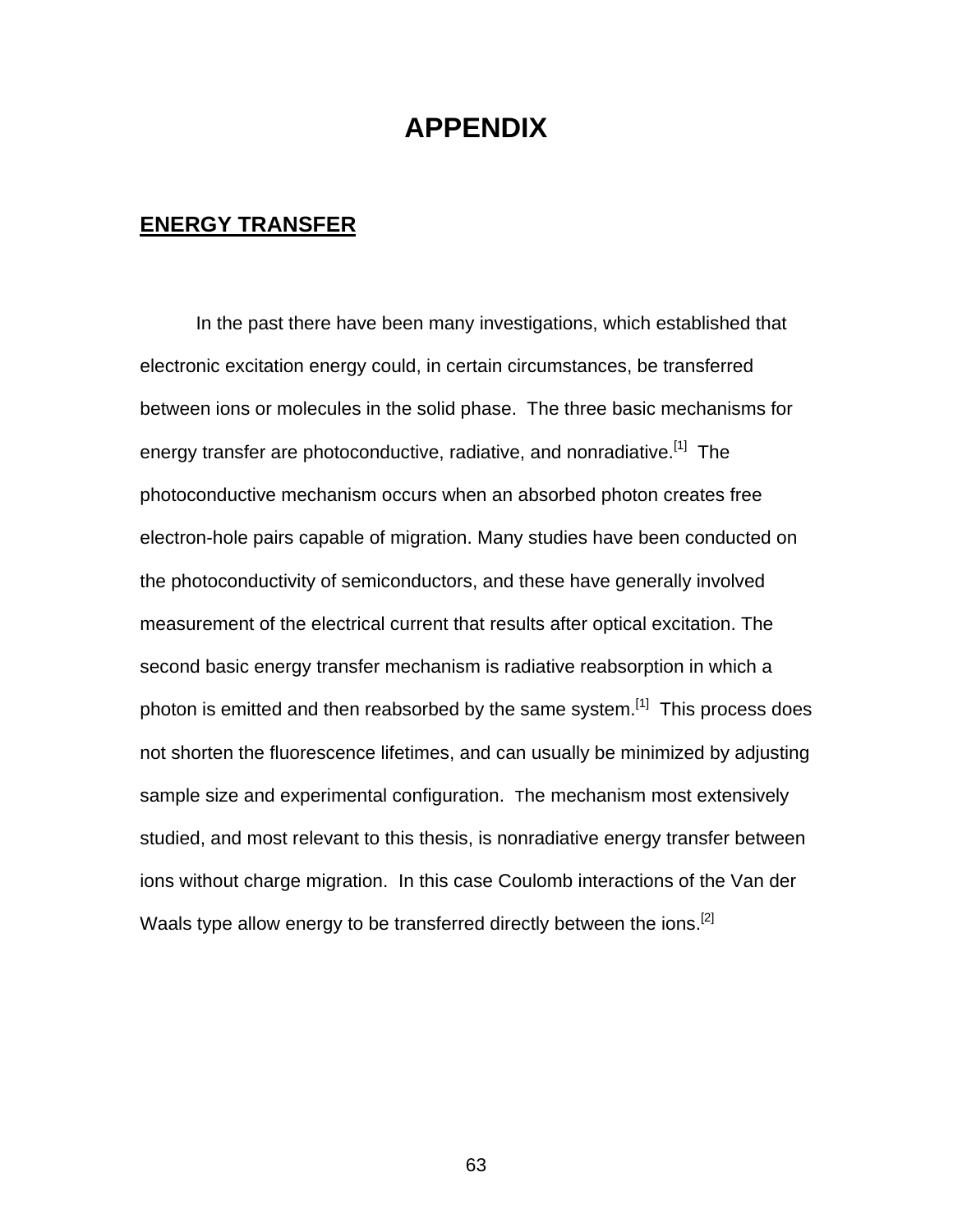## **MICROSCOPIC EQUATIONS**

The theory of nonradiative energy transfer was first developed by Forster<sup>[3]</sup>, who used quantum mechanics to describe energy transfer in terms of a resonant dipole-dipole interaction. It was assumed that interactions would be strongest if the two dipole-dipole transitions were symmetry allowed.<sup>[2]</sup> The interaction energy is then proportional to the inverse third power of the interionic distance and transfer probability is given by:

$$
P_{SA} = \frac{2\mathsf{D}}{\hbar} \left| \left\langle S^e A^o \middle| H_{SA} \middle| S^e A^o \right\rangle \right|^2 \mathsf{F} E \tag{1}
$$

- *HSA* interaction Hamiltonian
- *rE* density of states provided by the vibrational motion contributing tot he line broadening of the transition

which is proportional to the inverse sixth power of that distance. The wavefunctions to be considered for the matrix element are describing an initial state of the system with the donor in its excited state and the acceptor in its ground state, the final state having the sensitizer in its ground state and the acceptor in its excited state.

Therefore, the transfer probability can be written as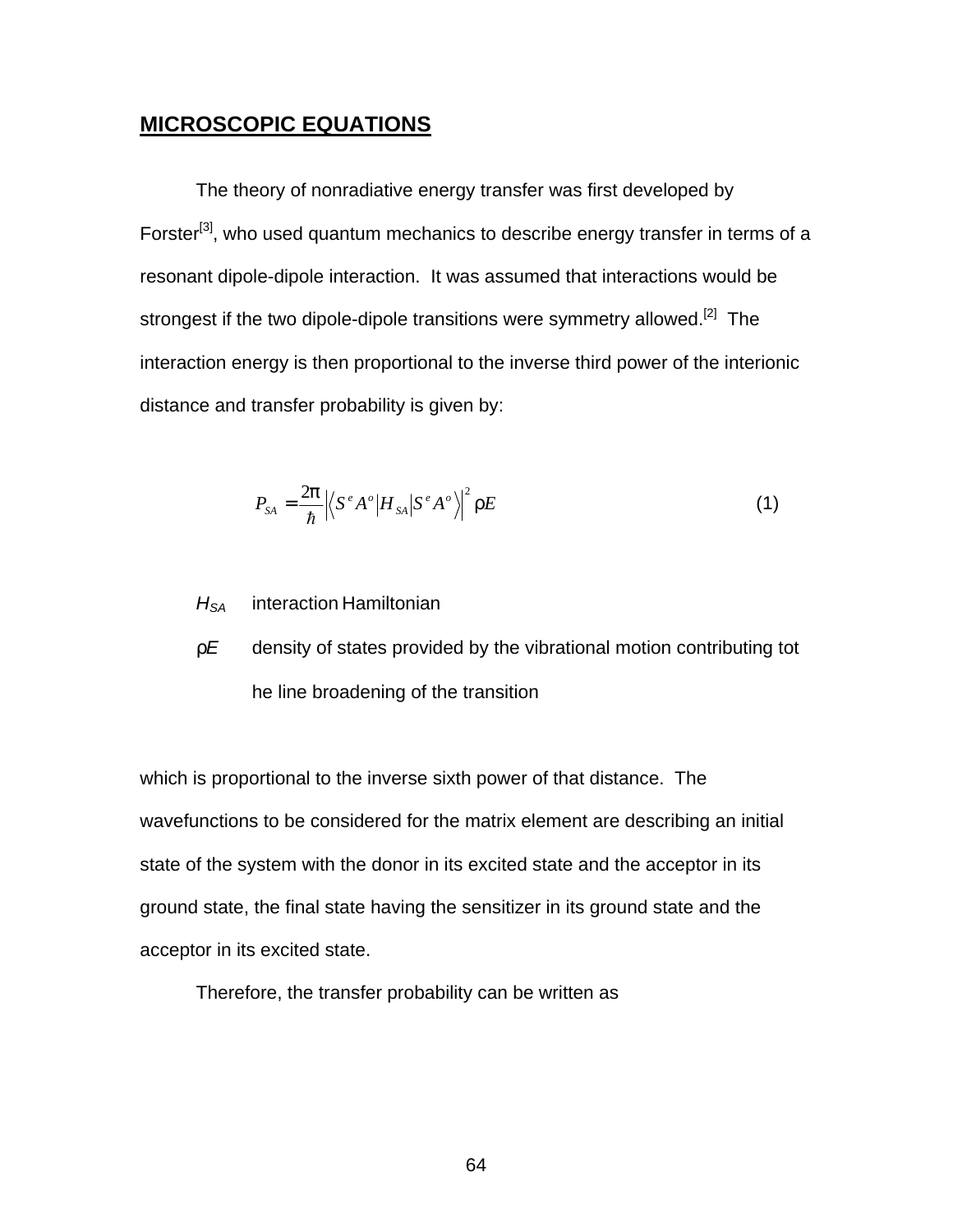$$
P_{SA} = \frac{1}{\mathsf{t}_s} \left(\frac{R_0}{R}\right)^6 \tag{2}
$$

*t<sup>S</sup>* actual lifetime of the donor excited state

*R<sup>0</sup>* critical transfer distance for which excitation transfer and spontaneous deactivation of the donor have equal probability.

*R0* can be written as

$$
R_0^6 = \frac{3.10^3 \text{hS}^0}{64 \text{p}^6 n^4 N \overline{\Omega}^4} \int_0^\infty f_s(\text{m}) \text{e}_A(\text{m}) d\text{m}
$$
 (3)

where  $\rm v$  is the wavenumber,  $\rm \epsilon_{A}(\rm v)$  the molar extinction coefficient,  $\rm hS^{0}$  the quantum efficiency of the donor in the absence of the acceptor, *n* the refractive index, *N* Avogadro's number, *n* the average frequency of the transition, and the integral represents the energy overlap between the absorption in the donor and the acceptor emission.<sup>[2]</sup>

Forster's theories on energy transfer in terms of dipole-dipole interactions were expanded by Dexter to also include multipole and exchange interactions.<sup>[4]</sup> In fact, for an isolated atom, one can consider the transition probability as decreasing as (*a*0/λ) 2*n* where *a*0 is the Bohr radius, λ the wavelength, and *n* an integer. However, in an energy transfer process with a dependence on nearzone interactions, the transition probabilities drops off as (a<sub>0</sub>/r)<sup>2n</sup> where r is the separation of the interacting ions. *r* can be as much as three orders of magnitude

65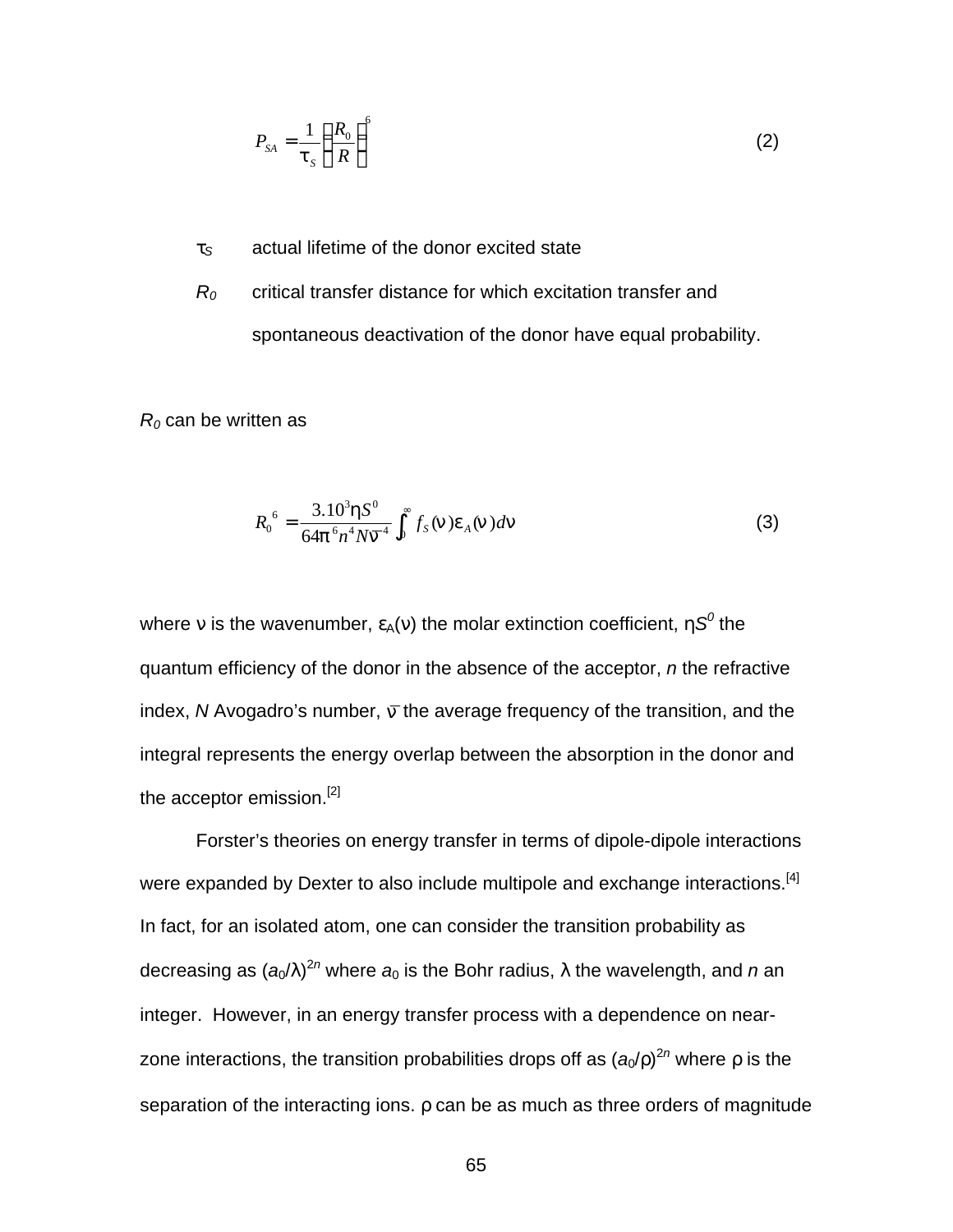smaller than  $\lambda$ , so that the energy transfer effect tends to be more pronounced in systems with forbidden transitions. This holds true for the rare-earth ions, which we shall discuss later.

The energy transfer probability for electric multipolar interactions can be more generally written as

$$
P_{SA}(R) = \frac{1}{\mathsf{t}_s} \left(\frac{R_0}{R}\right)^s \tag{4}
$$

where *s* is a positive integer taking the following values:

 $s = 6$  for dipole-dipole interactions

- $s = 8$  for dipole-quadrupole interactions
- $s = 10$  for quadrupole-quadrupole interactions.<sup>[2]</sup>

Inokuti and Hirayama<sup>[5]</sup> advanced Dexter's theoretical treatment of exchange interactions by determining relationships to experimentally observable phenomena. They developed a quantitative relationship between yield and decay time of donor luminescence as a function of acceptor concentration.<sup>[5]</sup>

When the two ions involved in energy transfer have excited states of different energies, the overlap intergral  $\int_0^\infty$  $\int_0^{\infty} f_{\cal S}({\boldsymbol{\mathsf{n}}})$ *e*<sub>A</sub>(n)*d*n goes to zero and according to equation (3) the probability for energy transfer should also be zero.<sup>[2]</sup> Experimentally, however, it is found that energy transfer can still take place between nonresonant ions as long as the energy difference is compensated by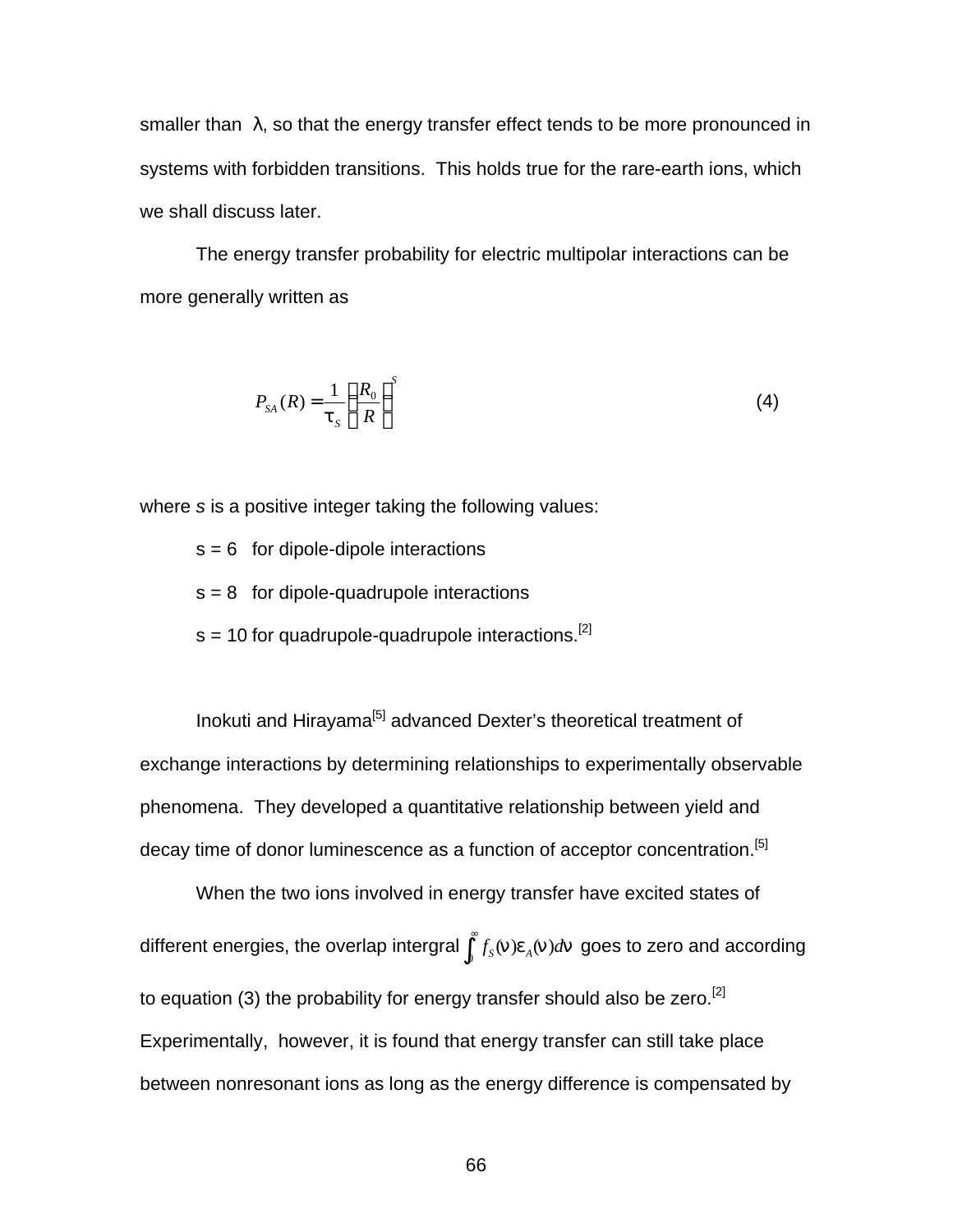the production or annihilation of a lattice phonon. The incorporation of lattice vibrational states called phonons allows energy transfer while maintaining the overall energy conservation of the system. For a one phonon-assisted nonradiative energy transfer the energy of the phonon created or destroyed should approach  $kq_d$  or  $kT$ , where  $q_d$  is the Debye temperature of the host crystal.<sup>[2]</sup> If the energy transfer between ions involves an energy mismatch larger than the Debye cutoff frequency of the host, the transfer is described in terms of a multiphonon process.

#### **MACROSCOPIC MODELS**

Much effort has been made in finding experimental evidence for the specific terms of the microscopic interaction equations. Of course examining the energy transfer from individual excited ions is experimentally impossible and microscopic interactions must be deduced from luminescence measurements made on a macroscopic scale. Commonly the nature of the transfer mechanism is inferred by examining how the luminescence decay of an ensemble of "equivalent" ions within a host lattice depends on their concentration and temperature.<sup>[6]</sup> Figure 21 shows a schematic of the possible luminescence processes which can occur when ion within a larger ensemble is excited.

67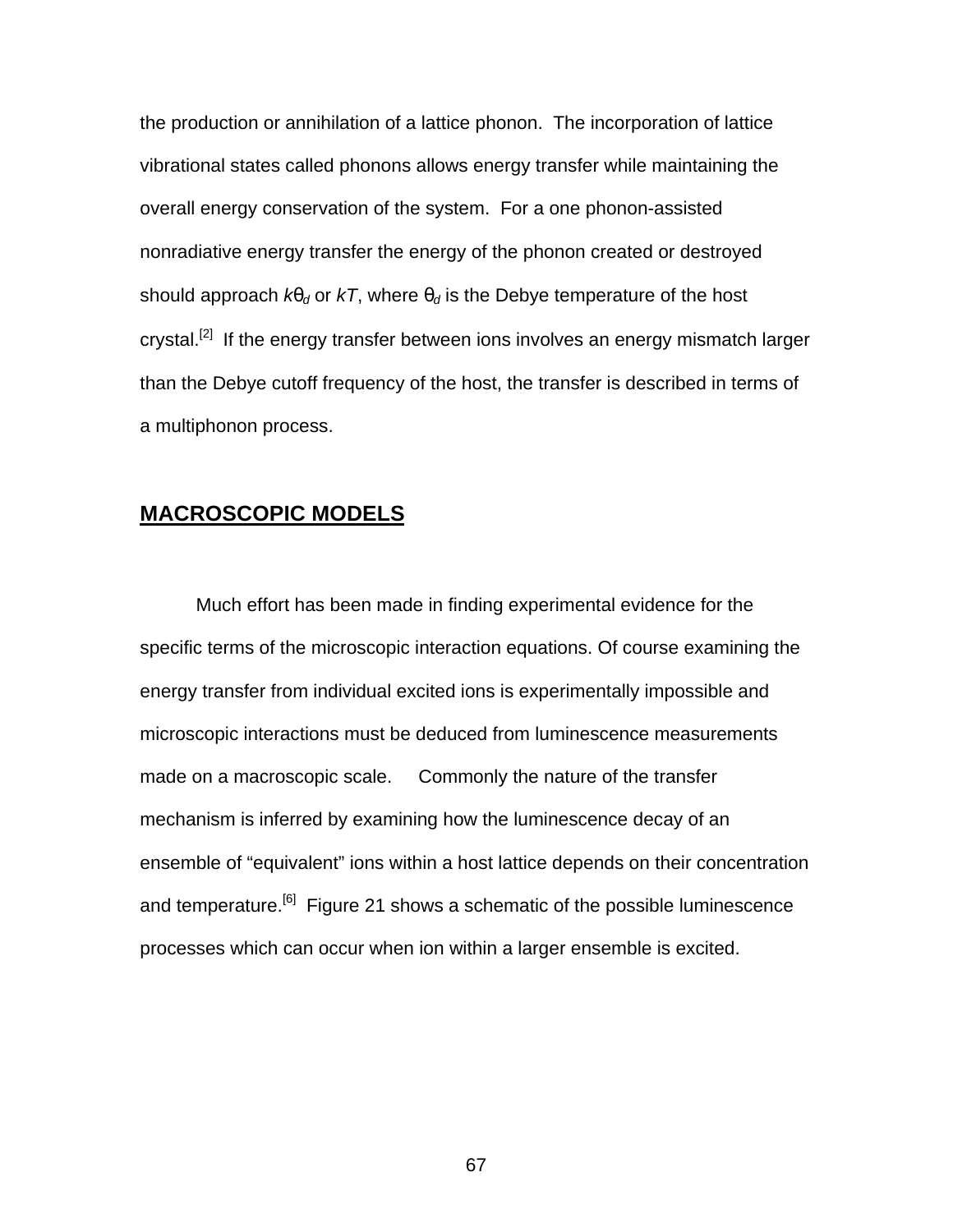

**Figure 20.** Schematic representation of the possible luminescence processes of a crystal system with donor D and acceptor A ions. Following excitation D may: (1) emit radiatively, (2) decay nonradiatively, (3) transfer energy to another D ion, or (4) transfer energy to an A ion. In the last case, energy transfer to A is followed by either radiative or nonradiative decay.

In the host lattice the ion which absorbs the radiation is referred to as the donor, and the ion which excitation energy is transferred is the acceptor. From the schematic presented in Figure 21, four different processes following excitation of D can be distinguished: (1) D may luminesce, (2) D may decay nonradiatively producing heat, (3) D may transfer energy to another D type ion, or (4) D may transfer energy to an A type ion. If energy transfer to A is followed by nonradiative decay, A is referred to as a killer site, because it acts to quench luminescence.<sup>[7]</sup>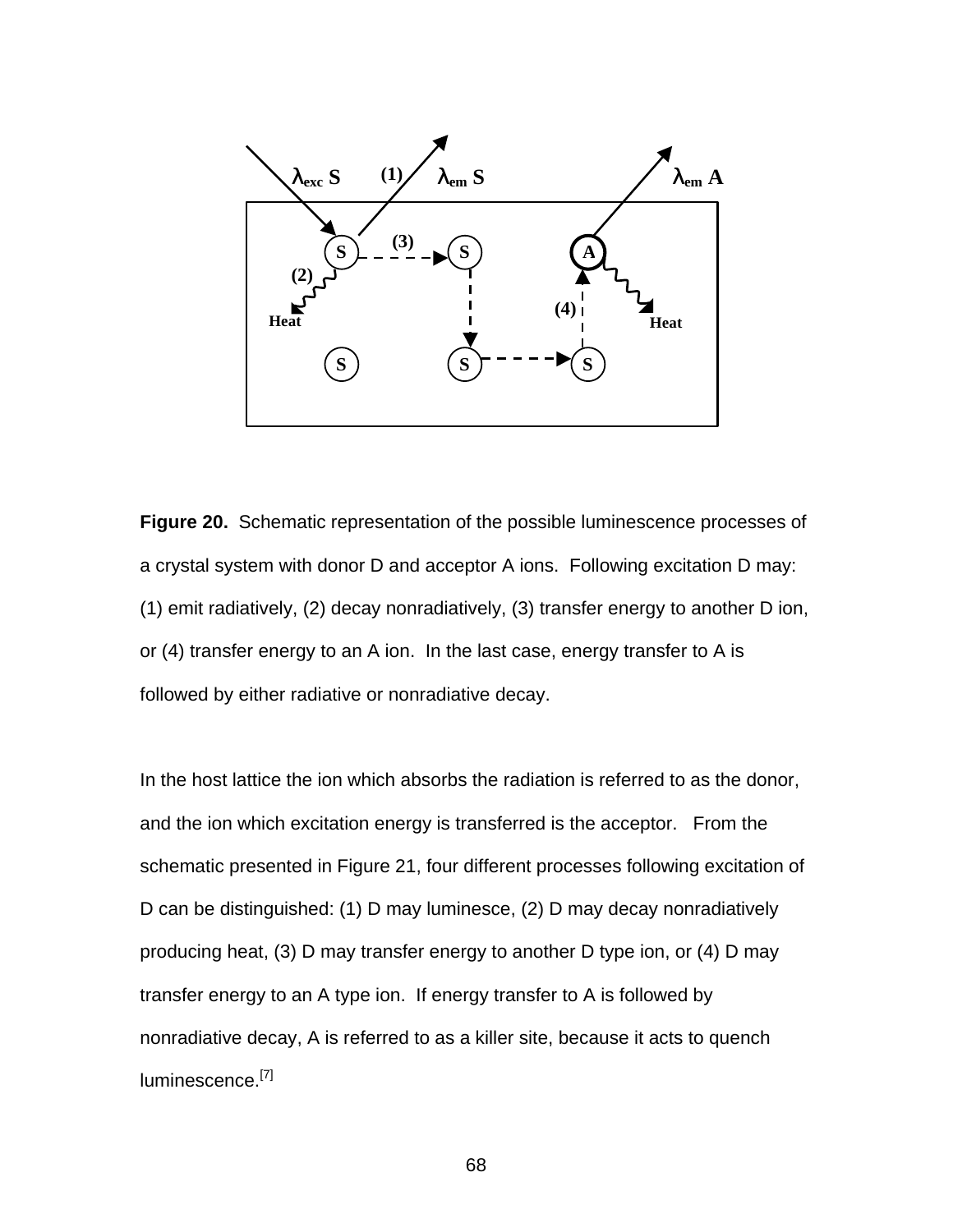A great deal of progress in this field of research has been made since the introduction of tunable dye lasers.<sup>[7]</sup> This instrument has led to the development site selective spectroscopy, in which only specific types of ions are initially excited. The short and intense excitation pulses produced by the lasers also make it possible to perform time-resolved spectroscopy, where the sample luminescence following excitation is measured as a function of time.<sup>[7]</sup>

For systems where the D ions are isolated, no energy transfer to A ions can take place, and luminescence decay following pulsed excitation is exponential. The intensity of emission is described by the following expression

$$
I = I_0 \exp(-A_s t) \tag{5}
$$

where  $I_0$  is the emission intensity immediately after excitation, and  $A_s$  is the spontaneous transition probability. The exponential term can also be written as exp(-t/ $\tau_R$ ), where  $\tau_R$  is the radiative lifetime of the excited state, with  ${\tau_R}^{-1} = A_s$ .<sup>[8]</sup>

For systems where D ions are not isolated, and energy transfer from D to A is possible, time-resolved spectroscopy provides a method to follow energy migration through the host lattice. Provided the lifetime of the D excited state is known, information about D to D and D to A transfer can be obtained by fitting the decay curve to appropriate theoretical expressions.<sup>[9]</sup> However, these expressions involve a statistical averaging of the microscopic interactions taking place and are only exact for two limiting cases. The first case assumes no D to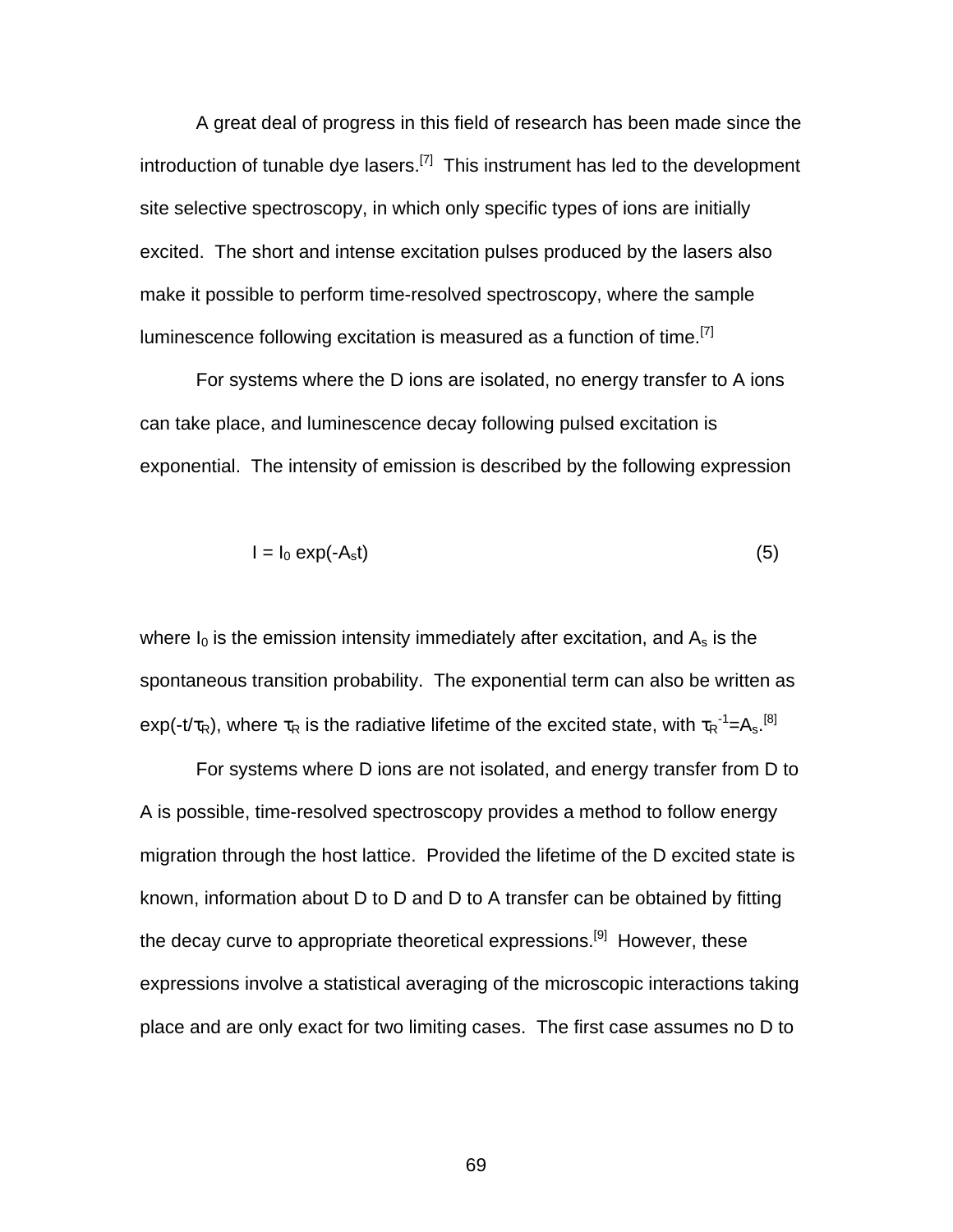D transfer, no A to A transfer, and a random distribution of D and A ions.<sup>[10]</sup> The following expression developed by Inokuti and Hirayam $[5]$  describes this decay

$$
I = I_0 \exp\left(-\frac{t}{\hat{\sigma}_R} - \tilde{A} \left(1 - \frac{3}{s}\right) \frac{C_a}{C_{a0}} \left(\frac{t}{\hat{\sigma}_R}\right)^{3/2}\right)
$$
(6)

where  $\Gamma$  is the gamma function,  $C_a$  is the concentration of acceptor ions,  $C_{a0}$  is the critical acceptor concentration, and s is the multipolar interaction parameter. Due to the random distribution of acceptors some donors will find acceptors in very close proximity. These donors will decay rapidly by energy transfer causing an initially fast decay. As time passes only the more distantly separated D-A pairs remain excited, the decay rate decreases, and will eventually approach an exponential decay with a slope of  $\tau_R$ <sup>-1</sup>.<sup>[7, 8]</sup>

The second case that can be calculated exactly occurs for concentrated systems in which D to D transfer is much faster than D to A transfer. The fast transfer between D ions allows the D system to reach equilibrium before transfer to an A ion can occur. This is referred to as the fast diffusion limit. The following expression describes the decay

$$
I = I_0 \exp\left(-\frac{t}{\hat{\sigma}_R} - C_a \cdot P_{sa} \cdot t\right)
$$
 (7)

The resulting curve is a single exponential with a decay constant related to the concentration of A ions  $(C_a)$ , and the D to A transfer probability  $(P_{sa})$ .<sup>[7]</sup>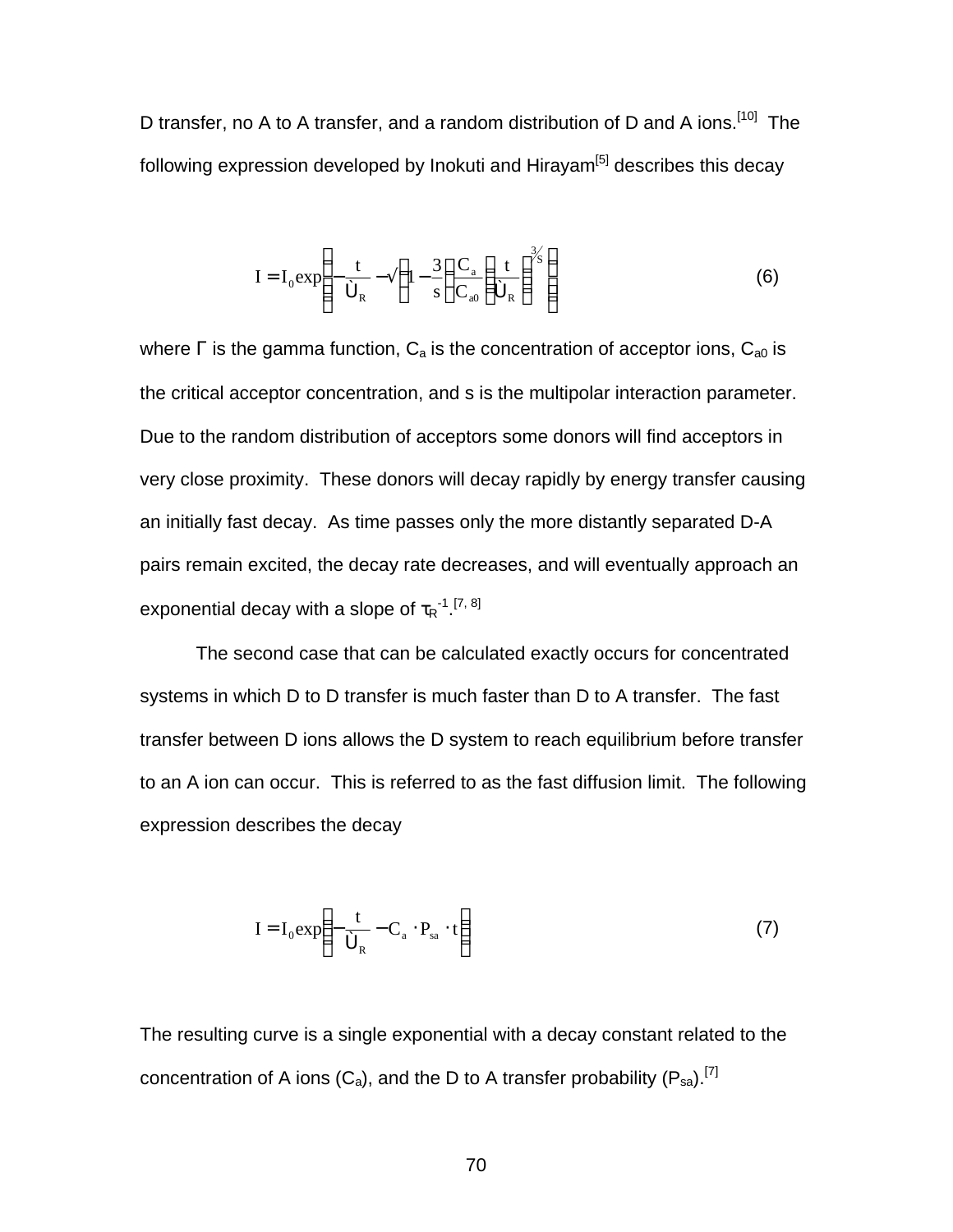## **ENERGY TRANSFER IN Eu2O<sup>3</sup>**

The decay curve of  $Eu_2O_3$  shows an initial nonexponential decay which becomes exponential at long times, this points to three-dimensional diffusionlimited energy migration (refer to figure 20). The exponential part of the decay can be expressed by

$$
\tau^{-1} = \tau_0^{-1} + \tau_0^{-1} \tag{8}
$$

where  $t_0$  is the intrinsic decay time of an isolated Eu<sup>3+</sup> ion and  $t_D$  is the decay time due to migration.<sup>[11]</sup> Assuming that energy transfer occurs by a dipolar donor-acceptor interaction the following expression for  $\,\tau_{\scriptscriptstyle\mathrm{D}}^{\scriptscriptstyle\mathrm{1}}\,$  can be derived:

$$
\tau_{D}^{-1} = 11.404 \text{ N}_{a} \text{C}^{1/4} \text{D}^{3/4} \tag{9}
$$

where  $N_a$  is the amount of acceptor ions (in this case impurity ions) per unit volume, C is the interaction parameter for donor-acceptor interaction and D is the diffusion constant.<sup>[11]</sup> The following expression approximates luminescence decay in  $Eu<sub>2</sub>O<sub>3</sub>$ :

$$
I(t) = I_0 \exp(-\frac{t}{t_0}) \exp\{-\frac{4}{3}p^{3/2}N_a (Ct)^{1/2} (\frac{1+10.87x+15.50x^2}{1+8.743x})^{3/4}\}
$$
\n(10)

where x = DC<sup>-1/3</sup>t<sup>2/3</sup>. When t  $\rightarrow$  ¥ the expression within the brackets transforms to the right hand side of eq. (9). Fitting eq. (10) to the experimental decay curves of  $Eu<sub>2</sub>O<sub>3</sub>$  works well at low temperatures. However at higher temperatures a deviation occurs at the beginning of the curves, this likely due to the fact that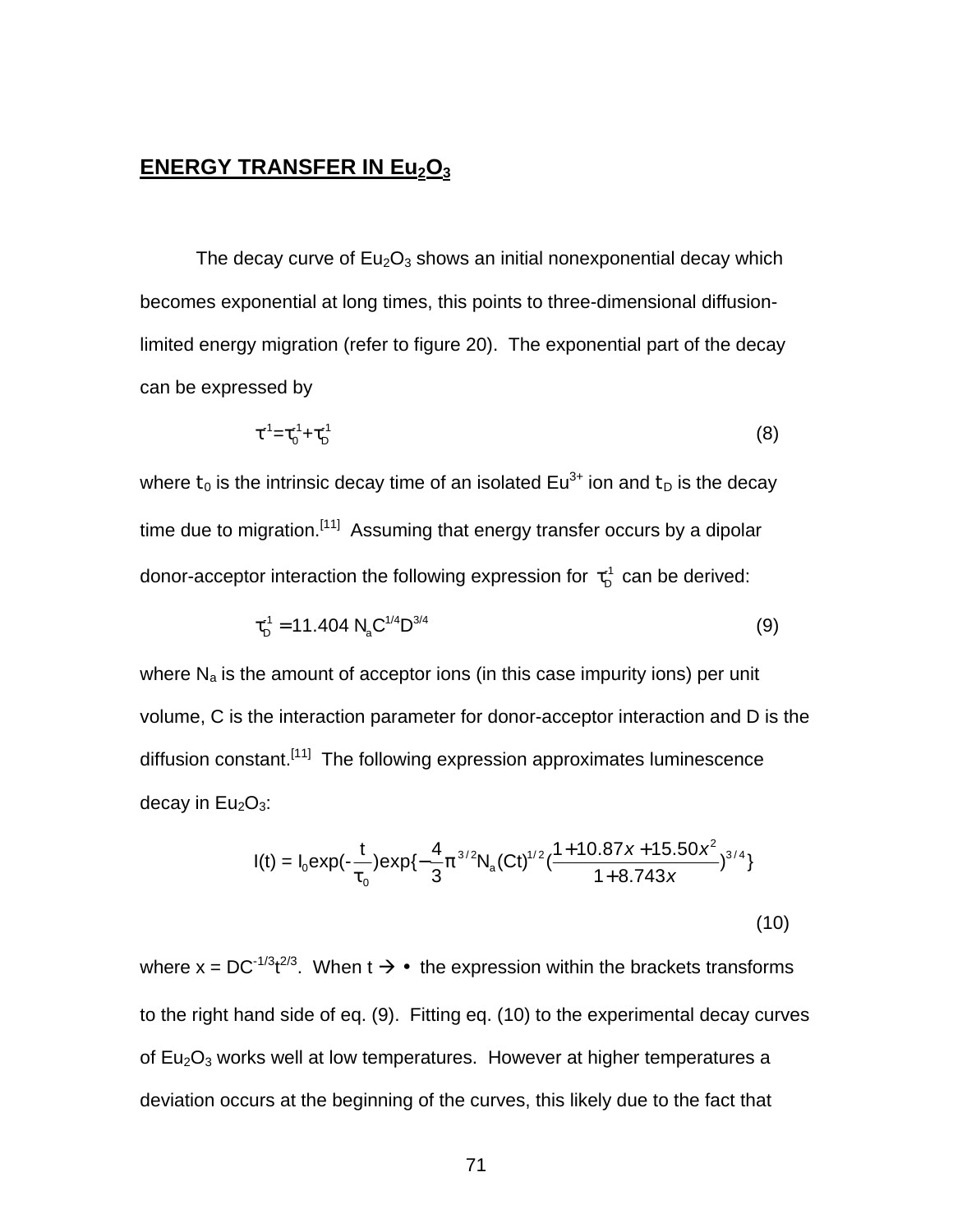donor-acceptor interactions are not only of a dipolar nature.<sup>[11]</sup> Due to the close proximity of  $Eu^{3+}$  ions in  $Eu_2O_3$  an exchange interaction is also expected. Nonlinear luminescence quenching may also be a factor at very early times in the decay, this further complicates any attempts at mathematical modeling.